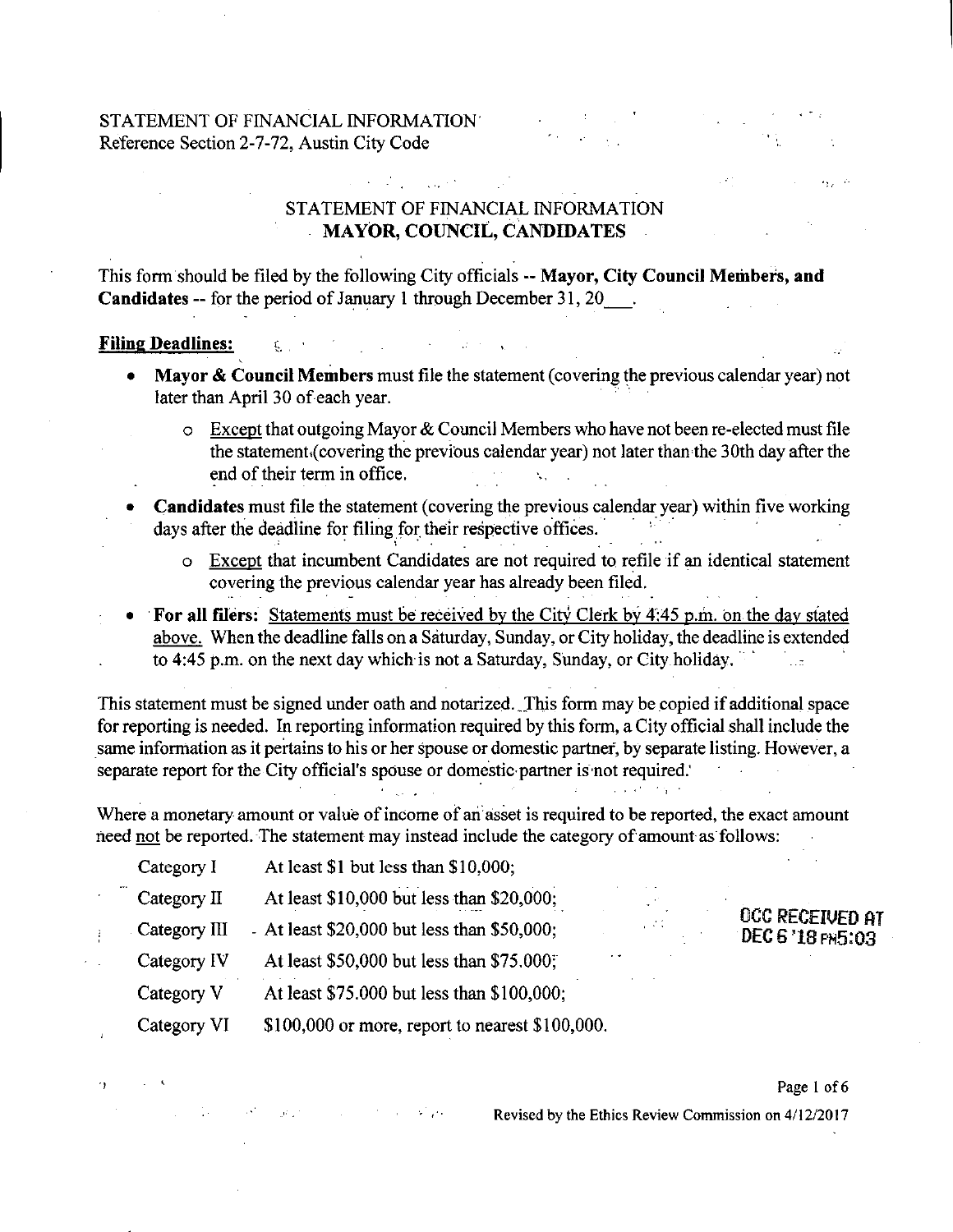| Name of City official:             | Frank Pelouze Ward III                |
|------------------------------------|---------------------------------------|
| $\cdot$ .<br>Address:              | 10902 Medfield Court Austin, TX 78739 |
| Occupation:                        | Consultant                            |
| Spouse or domestic partner's name: | <b>Marion Elizabeth Ward</b>          |
| Address:                           | 10902 Medfield Court Austin, TX 78739 |
| Homemaker<br>Occupation:           |                                       |

*The person completing this form must provide the information requested below for themselves and their spouse/domestic partner.* 

 $\mathcal{L}^{\text{max}}$ 

1. List all sources of occupational income which exceeded 10% of your gross income or \$5,000 in salary, bonuses, commissions or professional fees; or \$20,000 in payment for goods, products or non-professional services per source.

| Name of employer or   Business address<br>source of income |                              | Nature of occupation   Category of amount<br>or business |             |
|------------------------------------------------------------|------------------------------|----------------------------------------------------------|-------------|
| The Mach 1 Group                                           | 1122 Colorado St., Suite 100 | <b>Public Affairs</b>                                    | Category VI |
|                                                            |                              |                                                          |             |
|                                                            |                              |                                                          |             |

2. If you are a self-employed solo practitioner or if you had at least 5% interest in a partnership, professional corporation or other entity through which you do business, list the names and addresses of clients or customers from whom you or this partnership, professional corporation, or entity received 10% or more of gross income or \$5,000 in salary, bonuses, commissions or professional fees; or \$20,000 in payment for goods, products or non-professional services during the reporting period.  $\mathcal{L}$ 

| Name of client or customer |                                          | Address                 |                     |                         |
|----------------------------|------------------------------------------|-------------------------|---------------------|-------------------------|
| N/A                        |                                          |                         |                     |                         |
|                            |                                          |                         |                     |                         |
|                            |                                          | $\sim$                  | $\hat{\phantom{a}}$ |                         |
|                            | <b>Service</b><br><b>Service Control</b> | $\bullet$<br>$\sim 2.7$ |                     |                         |
|                            | $\blacksquare$                           | $\sim 10$               |                     |                         |
|                            |                                          |                         |                     |                         |
|                            |                                          |                         |                     | $\sim$ $\sim$<br>$\sim$ |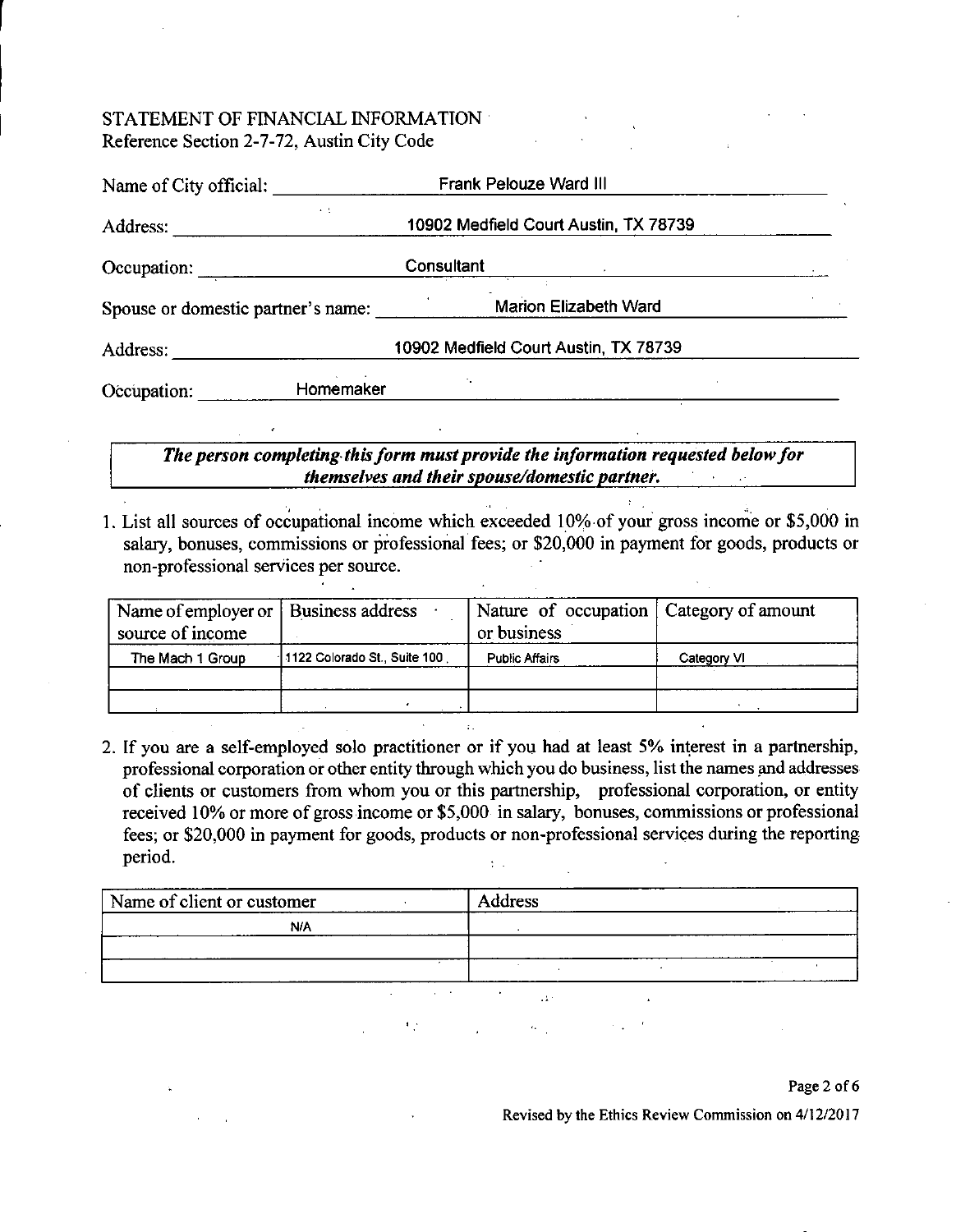3. List all sources of income which exceeded either \$5,000 or were in excess of 10% of your gross income received from interest, dividends, royalties, trents, trust disbursements or other non-occupational sources.

|            | Nature of income | Category of amount |
|------------|------------------|--------------------|
| <b>N/A</b> |                  |                    |
|            |                  |                    |
|            |                  |                    |

4. Identify any source (person, business entity or other organization) of a gift of any money or other thing of value exceeding \$100, or identify any source who gave you a series of gifts the total value of which exceeds \$100. You need not report campaign contributions which are reported as required by other law and you need not report gifts received from the following relatiyes: Spouse, Children, Children-in-Law, Parents, Parents-in-Law, Grandchildren, Grandchildren-in-Law, Grandparents, Grandparents-in-Law, Brothers, Brothers-in-Law, Sisters, Sisters-in-Law, Uncles, Uncles-in-Law, Aunts, Aunts-in-Law, Nephews, Nephews-in-Law, Nieces, Nieces-in-Law, First Cousins, First Cousins-in-Law

| Name of source of gift |  | Category amount |  |  |
|------------------------|--|-----------------|--|--|
| . N/A                  |  |                 |  |  |
|                        |  |                 |  |  |
|                        |  |                 |  |  |
|                        |  |                 |  |  |

equivalent to 5% or more of the stock or equity in the entity, at any time during the reporting period.

| Name of company or entity:  |  |
|-----------------------------|--|
| <b>Hat Creek Domain LLC</b> |  |
| Berkshire Hathaway, Inc.    |  |
|                             |  |

6. List and describe all bonds, notes and other commercial paper which you held, owned, acquired or sold, at any time during the reporting period if the combined face value of the bonds, notes and commercial paper exceeded \$5,000.

| Description of commercial paper | Category of amount            |
|---------------------------------|-------------------------------|
| N/A                             |                               |
|                                 |                               |
|                                 |                               |
|                                 | $D$ <sub>are</sub> $2$ of $6$ |

Page 3 of 6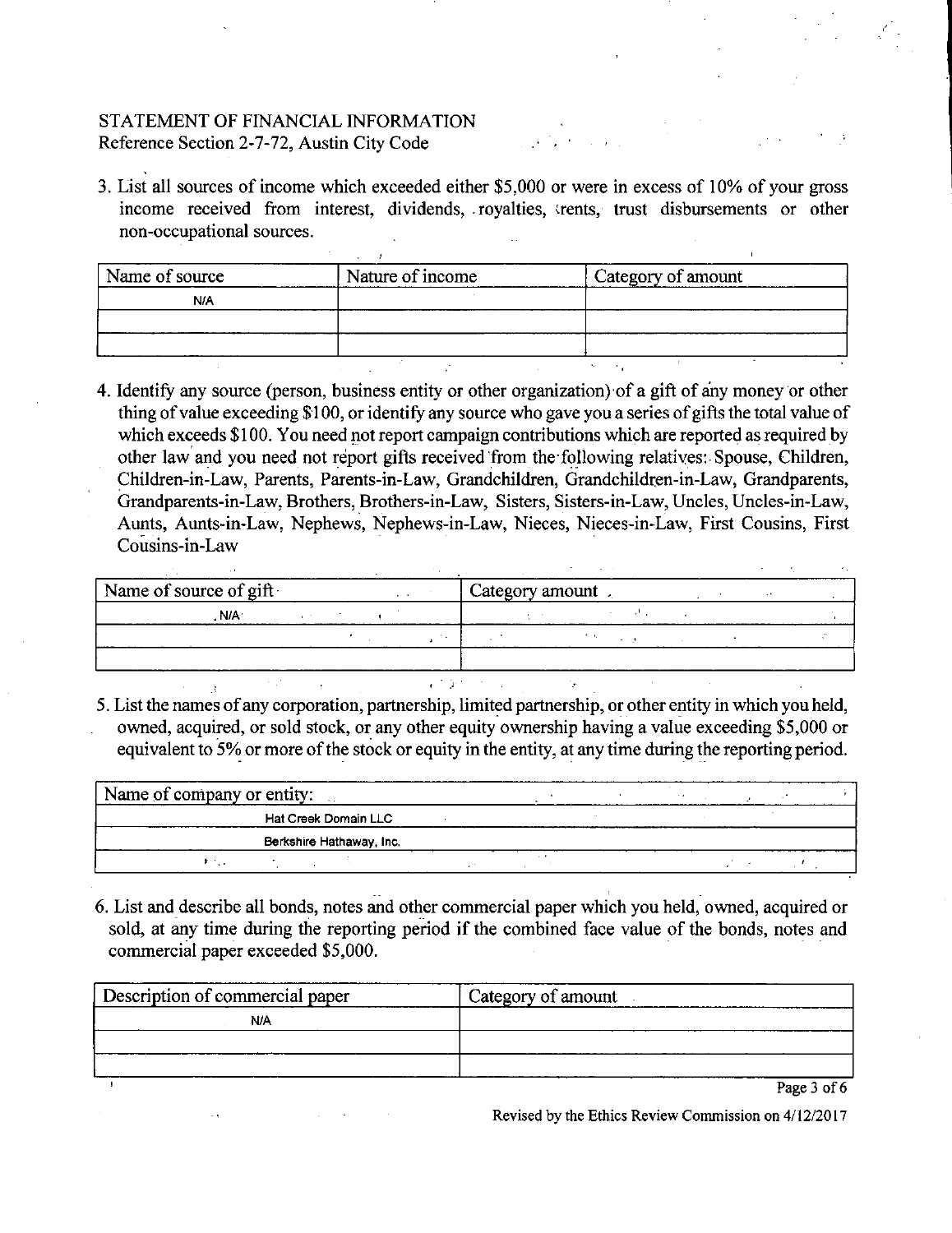7. List all other income or revenue in excess of \$5,000 per source.

| Name of source | ' Category of amount |
|----------------|----------------------|
| N/A            | __________________   |
|                |                      |
|                |                      |

8. List and describe all real property in which you hold any legal or beneficial interest, including real property for which you have entered into a contract for sale. The description should be sufficient to locate the property, and include the street address if any, and the present use of the property.

| Street address of property      | Description of property | Present use of property |
|---------------------------------|-------------------------|-------------------------|
| 10902 Medfield Court Austin, TX | Home                    | Residence               |
| 78739                           |                         |                         |
|                                 |                         |                         |

9. List and describe all real property held, owned, acquired or sold, or under a contract for sale, by a corporation, partnership, limited partnership, professional corporation, or other entity in which you own or control at least a 5% interest. The description should be sufficient to locate the property and include a street address, if any, and the present use of the property.

| Street address of property | Description of property | Present use of property |
|----------------------------|-------------------------|-------------------------|
| N١                         |                         |                         |
|                            |                         |                         |
|                            |                         |                         |

10. List all loans and extensions of credit in excess of \$5,000 on which you are the lender or creditor, including the name of the debtor and the rate of interest, if any.

| Name of obligee | Rate of interest, if any | Category of amount |
|-----------------|--------------------------|--------------------|
| <b>N/A</b>      |                          |                    |
|                 |                          |                    |
|                 |                          |                    |

#### Page 4 of 6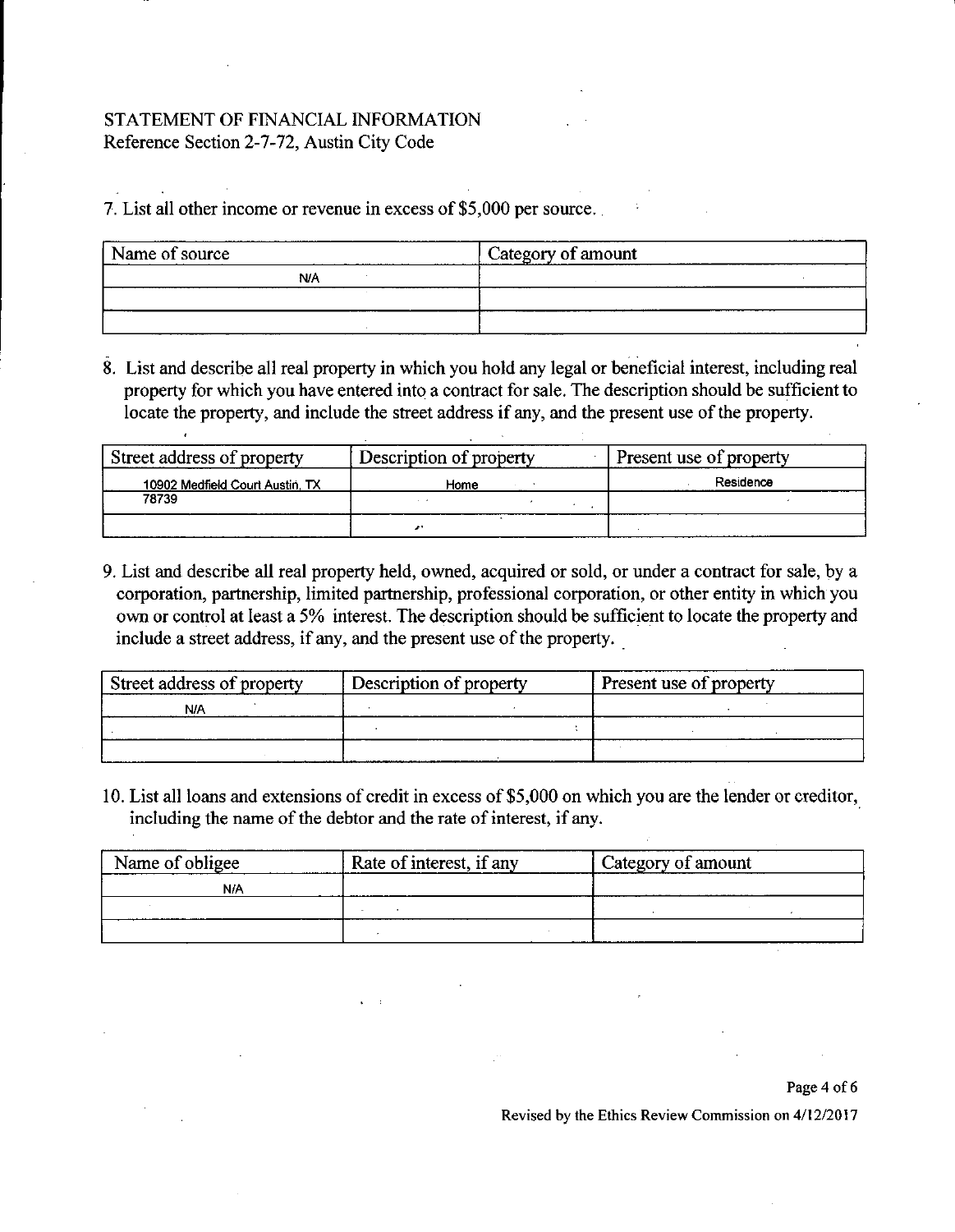11. List all loans or transactions in excess of \$5,000 on which you are a guarantor or co-signer, including the names of the borrower and lender.  $\mathcal{F}_{\mathbf{r}}$  .

| Name of obligee/lender            | Rate of interest, if any | Category of amount |
|-----------------------------------|--------------------------|--------------------|
| Cornerstone Home Lending/SunTrust | 3.75%                    | Category VI        |
| Nissan Motor Acceptance Corp.     |                          | Category           |
| Honda Financial Services          |                          | Category           |
|                                   |                          |                    |

12. List all loans, debts, and other financial liabilities you have which are in excess of \$5,000 which are presently outstanding or which existed at any time during the reporting period.

| Name of                 | Rate of interest, if any   Category of amount |          | Date obligation was |  |
|-------------------------|-----------------------------------------------|----------|---------------------|--|
| lender/creditor/obligee |                                               |          | incurred            |  |
| Chase                   |                                               | Category | Jan. 2017           |  |
|                         |                                               |          |                     |  |
|                         |                                               |          |                     |  |

List all loans, debts, and other financial liabilities in excess of \$5,000 of any corporation, partnership, limited partnership, professional corporation or other entity in which you own or *control at least a 5% interest, which are presently outstanding or which existed at any time during the reporting period. - • -*

| Name of<br>lender/creditor/obligee | Rate of interest, if any   Category of amount         | Date obligation was<br>incurred |
|------------------------------------|-------------------------------------------------------|---------------------------------|
| N/A                                |                                                       |                                 |
|                                    |                                                       |                                 |
|                                    |                                                       |                                 |
|                                    | <b>EXAMPLE IN PROPERTY AND INTERNATIONAL PROPERTY</b> |                                 |

 $^{\circ}$  the  $\mu$  industry  $_{\rm 2.68\,Mpc}$  ,  $\%$  is a point  $^{\circ}$ 

13. List all boards of directors of which you are a member and the offices or executive positions which you hold=inteorporalions. partnerships, limited partnerships, professional corporations, or other entities, including non-business entities. (Do not include positions on corporations or other entities owned by the City of Austin or created by the City Council.)

| Name of organization | Position held |
|----------------------|---------------|
| N/A                  |               |
|                      |               |
|                      |               |

Page 5 of 6

**Controller**